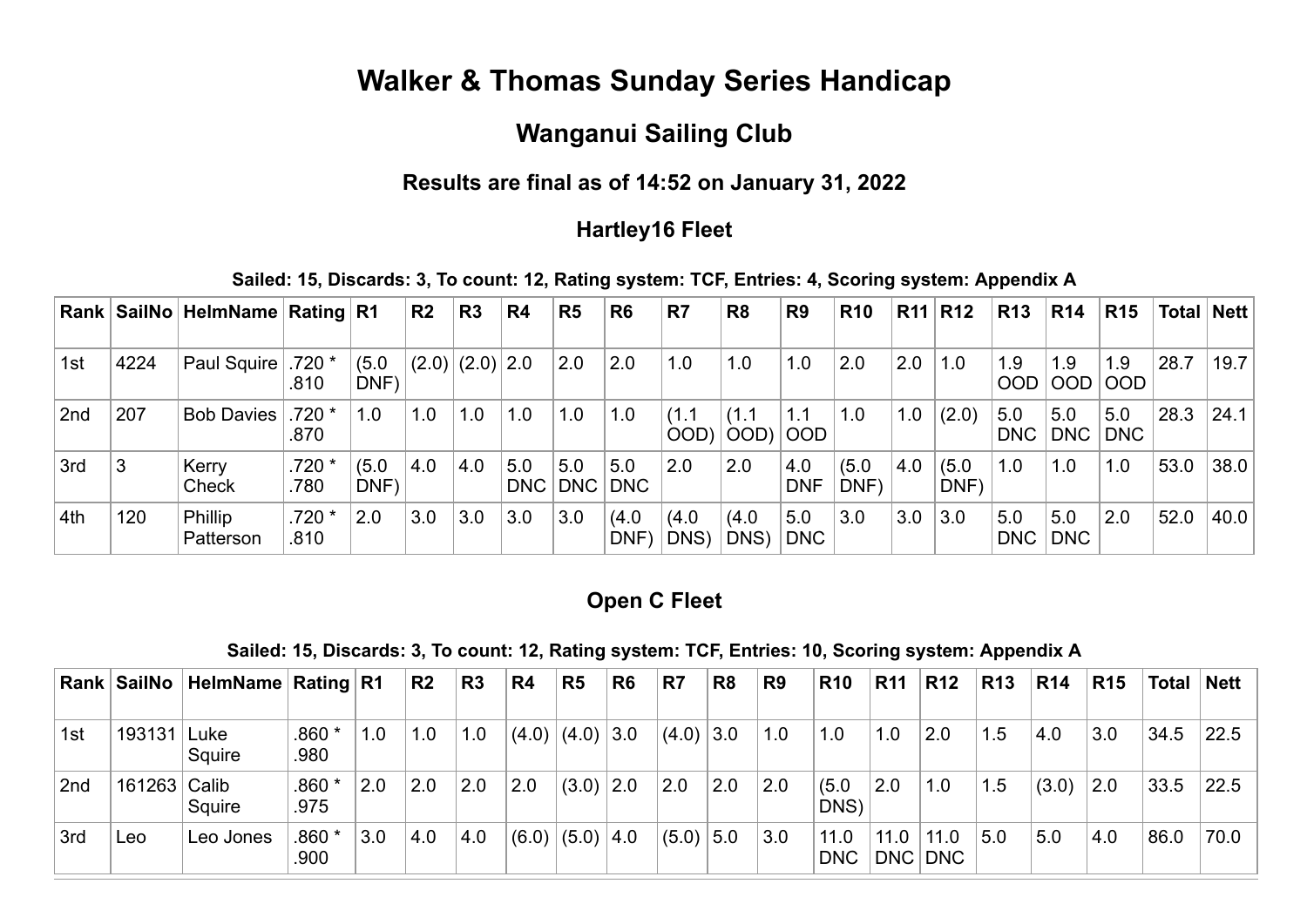|      | Rank SailNo | HelmName Rating R1    |                 |                    | R <sub>2</sub>     | R3                 | R <sub>4</sub> | R <sub>5</sub>   | R <sub>6</sub>     | R <sub>7</sub>                        | R <sub>8</sub>          | R <sub>9</sub>     | <b>R10</b>         | <b>R11</b>  | <b>R12</b>         | <b>R13</b>         | <b>R14</b>         | <b>R15</b>         | Total        | Nett  |
|------|-------------|-----------------------|-----------------|--------------------|--------------------|--------------------|----------------|------------------|--------------------|---------------------------------------|-------------------------|--------------------|--------------------|-------------|--------------------|--------------------|--------------------|--------------------|--------------|-------|
| 4th  | 10042       | Eddie<br>Dewhurst     | .860 *<br>.900  | 11.0<br><b>DNC</b> | 11.0<br><b>DNC</b> | 11.0<br><b>DNC</b> | 3.0            | 2.0              | 1.0                | 11.0<br>DNC                           | 11.0                    | 11.0<br>DNC DNC    | 2.0                | 3.0         | (5.0)<br>OCS)      | 4.0                | (6.0)<br>DNS)      | (6.0)<br>DNS)      | 98.0         | 81.0  |
| 5th  | 3539        | Johnathon<br>Smart    | .870 *<br>.990  | 11.0<br><b>DNC</b> | 11.0<br>DNC        | 11.0<br><b>DNC</b> | 5.0            | 11.0<br>DNC      | 11.0<br><b>DNC</b> |                                       | $(6.0)$ $(7.0)$ $(6.0)$ | DNF)               | 3.0                | 4.0         | 5.0<br><b>DNF</b>  | 3.0                | 2.0                | 5.0                | $101.0$ 82.0 |       |
| 6th  | 8455        | Jasper<br>Smart       | .870 *<br>.950  | 11.0<br><b>DNC</b> | 11.0<br><b>DNC</b> | 11.0<br><b>DNC</b> | 11.0           | 11.0<br>DNC DNC  | 11.0<br><b>DNC</b> | 3.0                                   | (6.0)                   | (6.0)<br>DNS)      | 4.0                | 6.0         | 11.0<br><b>DNC</b> | (7.0)<br>DNF)      | 1.0                | 1.0                | 111.0        | 92.0  |
| 7th  | 167009      | <b>Bruce</b><br>Jones | .870 *<br>.900  | 4.0<br><b>DNS</b>  | 3.0                | 3.0                | (7.0)          | (6.0)            | (5.0)              | 11.0<br>DNC                           | 11.0                    | 11.0<br>DNC DNC    | 11.0<br><b>DNC</b> | 11.0<br>DNC | 11.0<br><b>DNC</b> | 11.0<br><b>DNC</b> | 11.0<br><b>DNC</b> | 11.0<br><b>DNC</b> | 127.0        | 109.0 |
| 8th  | 2437        | lan Perry             | .870 *<br>1.000 | 11.0<br><b>DNC</b> | 11.0               | 11.0<br>DNC DNC    | $(1.0)$ (1.0)  |                  | 11.0<br><b>DNC</b> | (1.0)                                 | 1.0                     | 11.0<br><b>DNC</b> | 11.0<br><b>DNC</b> | 11.0<br>DNC | 11.0<br><b>DNC</b> | 11.0<br><b>DNC</b> | 11.0<br><b>DNC</b> | 11.0<br><b>DNC</b> | 125.0        | 122.0 |
| 9th  | 180         | Allen<br>Geerkens     | .960 *<br>.980  | 11.0<br>DNC        | 11.0<br><b>DNC</b> | 11.0<br>DNC        | 11.0           | 11.0 <br>DNC DNC | 11.0<br><b>DNC</b> | (7.0)                                 |                         | (4.0) (4.0)        | 11.0<br><b>DNC</b> | 11.0<br>DNC | 11.0<br><b>DNC</b> | 11.0<br><b>DNC</b> | 11.0<br><b>DNC</b> | 11.0<br><b>DNC</b> | 147.0        | 132.0 |
| 10th | 10607       | Anya<br>Sewell        | $.860*$<br>.950 | 11.0<br>DNC        | 11.0<br>DNC        | 11.0<br>DNC        | 11.0           | 11.0<br>DNC DNC  | 11.0<br>DNC        | 11.0<br>$ \mathsf{DNC}\hspace{.4pt} $ | 11.0                    | 11.0<br>DNC DNC    | 11.0<br><b>DNC</b> |             | $(5.0)$ $(3.0)$    | 11.0<br><b>DNC</b> | 11.0<br><b>DNC</b> | 11.0<br><b>DNC</b> | 151.0        | 143.0 |

# **PT's Fleet**

# **Sailed: 15, Discards: 3, To count: 12, Rating system: TCF, Entries: 8, Scoring system: Appendix A**

| Rank |      | SailNo   HelmName        | Rating $ R1$ |                   | R <sub>2</sub>    | R <sub>3</sub>    | R <sub>4</sub>    | R5                | R <sub>6</sub>    | R <sub>7</sub> | R <sub>8</sub> | R <sub>9</sub> | <b>R10</b> | <b>R11</b> | <b>R12</b> | <b>R13</b>        | <b>R14</b>        | <b>R15</b>        | Total | <b>Nett</b> |
|------|------|--------------------------|--------------|-------------------|-------------------|-------------------|-------------------|-------------------|-------------------|----------------|----------------|----------------|------------|------------|------------|-------------------|-------------------|-------------------|-------|-------------|
| 1st  | 3105 | Josh<br><b>McDonnell</b> | .900         | (2.1)<br>(OOD     | 2.1<br><b>OOD</b> | 2.1<br><b>OOD</b> | 2.1<br><b>OOD</b> | 2.1<br><b>OOD</b> | 2.1<br><b>OOD</b> | 2.0            | 2.0            | 1.0            | (4.0)      | 1.0        | 1.0        | 1.0               | 2.0               | (5.0)             | 31.6  | 20.5        |
| 2nd  | 3026 | <b>Phil Tetzlaff</b>     | .980         | 2.0               | 3.0               | 2.0               | 2.0               | 2.0               | 2.0               | 1.0            | 1.0            | 3.0            | 3.0        | (4.0)      | (4.0)      | 2.0               | (4.0)             | 1.0               | 36.0  | 24.0        |
| 3rd  | 2502 | Lisa<br><b>McDonnell</b> | .960         | 1.0               | 2.0               | 1.0               | (4.0)             | 3.0               | (4.0)             | 3.0            | 4.0            | 2.0            | 1.0        | 2.0        | 2.0        | (5.0)             | 3.0               | 4.0               | 41.0  | 28.0        |
| 4th  | 2972 | Shawn<br>Thomas          | .980         | 9.0<br><b>DNC</b> | 9.0<br><b>DNC</b> | 9.0<br><b>DNC</b> | 1.0               | 1.0               | 1.0               | (4.0)          | 3.0            | 4.0            | 2.0        | 3.0        | 3.0        | (6.0)             | (5.0)             | 3.0               | 63.0  | 48.0        |
| 5th  | 2905 | <b>Stewart</b><br>Thomas | 1.11         | 9.0<br><b>DNC</b> | 9.0<br><b>DNC</b> | 9.0<br><b>DNC</b> | 3.0               | 4.0               | 3.0               | (5.0)          | (5.0)          | (5.0)          | 5.0        | 5.0        | 5.0        | 9.0<br><b>DNC</b> | 9.0<br><b>DNC</b> | 9.0<br><b>DNC</b> | 94.0  | 79.0        |